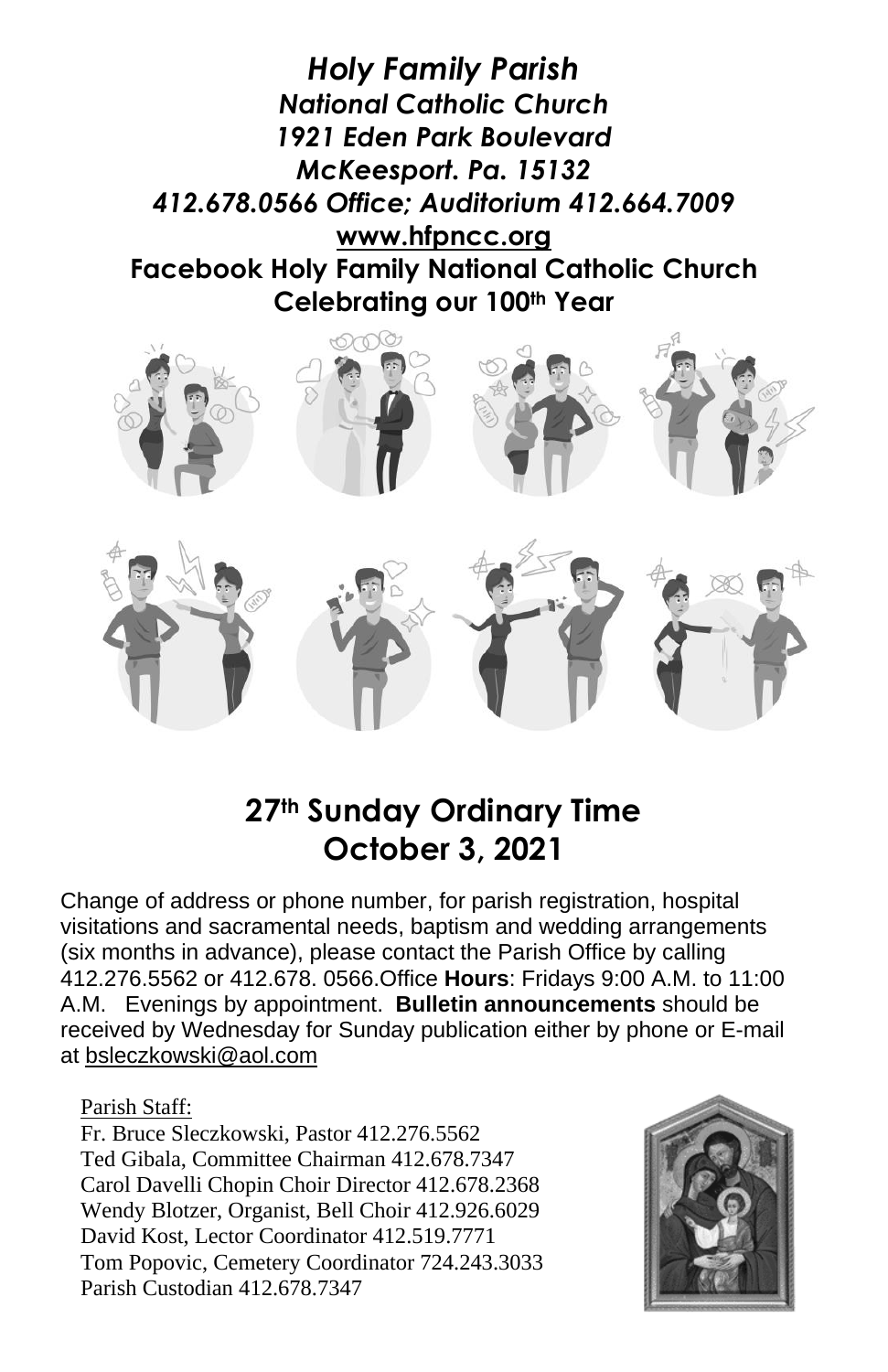### **THIS WEEK**

**Sunday, October 3, 2021 27 Ordinary Time** Holy Mass 9:00 A.M. **+Peter Francis Flaherty** Int the Szatkowski Family; **+Warren Albeck** Int. Mrs. Mildred Kotulsky; **+Anthony** Davelli (88<sup>th</sup> birthday, 14<sup>th</sup> ann.) Int. Carol Davelli SOCL Classes 10:15 A.M. Holy Mass 11:00 A.M. **+Joseph Kijowski** (8th Ann,) Int Bozena Kijowski

# **Saturday, October 9, 2021 Sacrament of Matrimony**  Nuptial Mass 3:00 P.M.

**Michael John Mayfield and Angela Marie Jobes**

## **Sunday, October 10, 2021 Solemnity - Christian Family**

100th Anniversary of Holy Family Parish Holy Mass 9:00 A.M. Opening of Parish Time Capsule and 100<sup>th</sup> Anniversary Fellowship after Mass. There will be only one Mass

#### **Banns of Marriage III**

Michael John Mayfield, son of John Mayfield and Barbara (Huemni) Mayfield and Angela Marie Jobes, daughter of George Jobes and Marlene (Russo) Jobes. The Sacrament of Marriage is scheduled for October 9, 2021

### **Cemetery News**

It is requested to remove any old decorations and dispose of them at home. It is getting rather difficult "trucking" garbage out of the cemetery as we are all getting older, and it does present difficulty for the crew. Also, any old decorations will be removed prior to all Souls-Saints day. It would be appreciated that above ground level decorations also be removed as it helps immensely with trimming around the markers. Help is always needed to cut grass at the cemetery. Thank you to all who helped maintain the cemetery this season. I am available at 412-610-1943 for any questions or concerns. Thank you .... Tom Popovic Cemetery Coordinator.